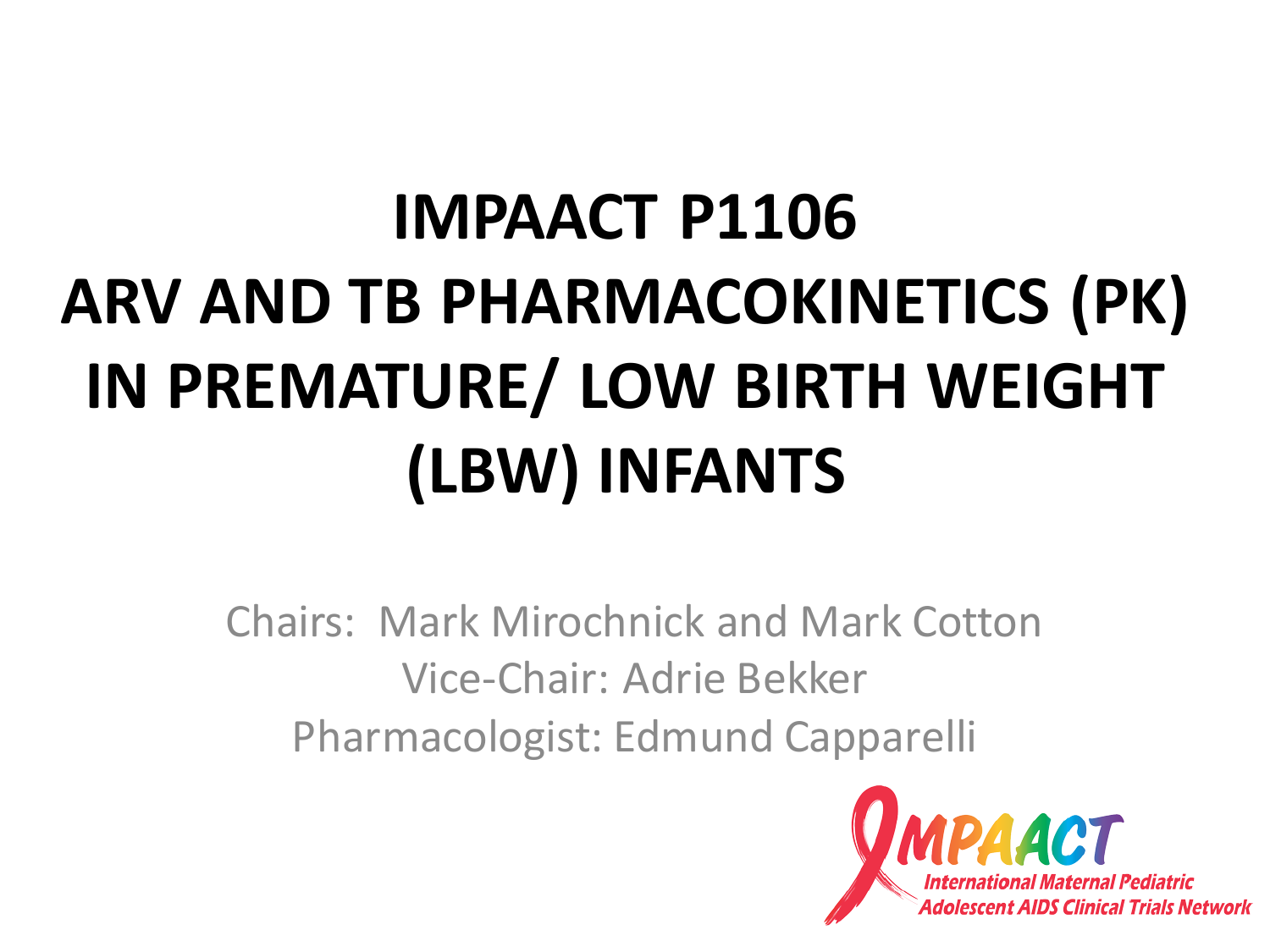### **ARVs available for newborns in LMICs**

#### **FDA-Approved Antiretroviral Drugs**

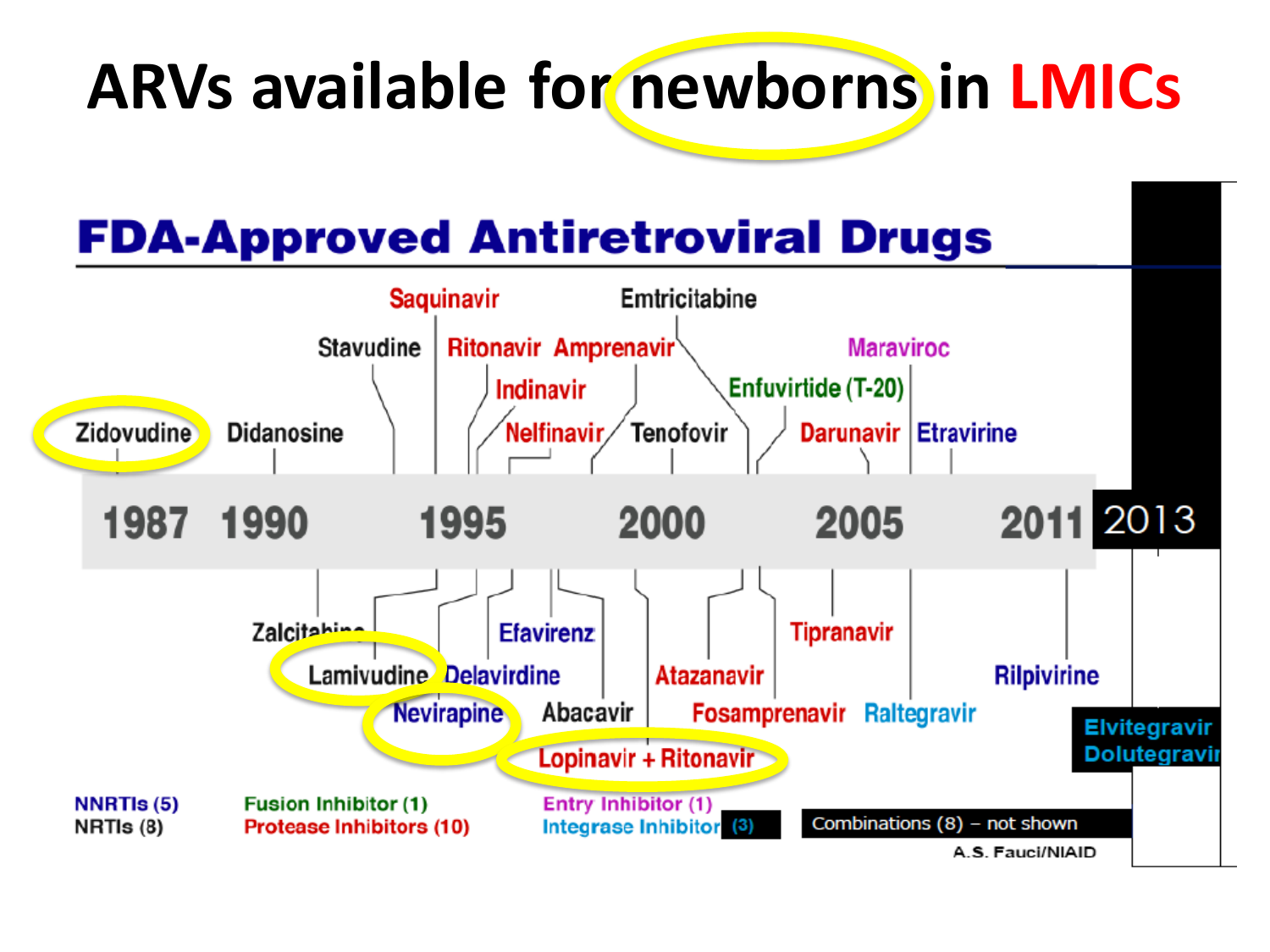## **P1106: Phase IV Prospective PK Study**

#### **Primary Objective**

To describe PK and safety of ARV and TB drugs in LBW infants

| <b>Study Arms</b> |                           | (planned n=158) |
|-------------------|---------------------------|-----------------|
| $\mathbf{1}$      | <b>NVP</b>                | 40              |
|                   | $2 NVP + INH$             | <b>18</b>       |
|                   | $3$ NVP + INH + RIF       | 28              |
| $\overline{4}$    | <b>INH ± RIF</b>          | 18-36           |
|                   | $5$ LPV/r + 2NRTIs ± INH  | 24              |
| 6                 | LPV/r + 2NRTIs +RIF ± INH | 12              |

Opportunistic study design (infant dosing – clinician choice) PK visits at Entry and Weeks 4, 6, 10, 16, and 24

2 South African sites: FAMCRU - Cape Town; PHRU - Johannesburg

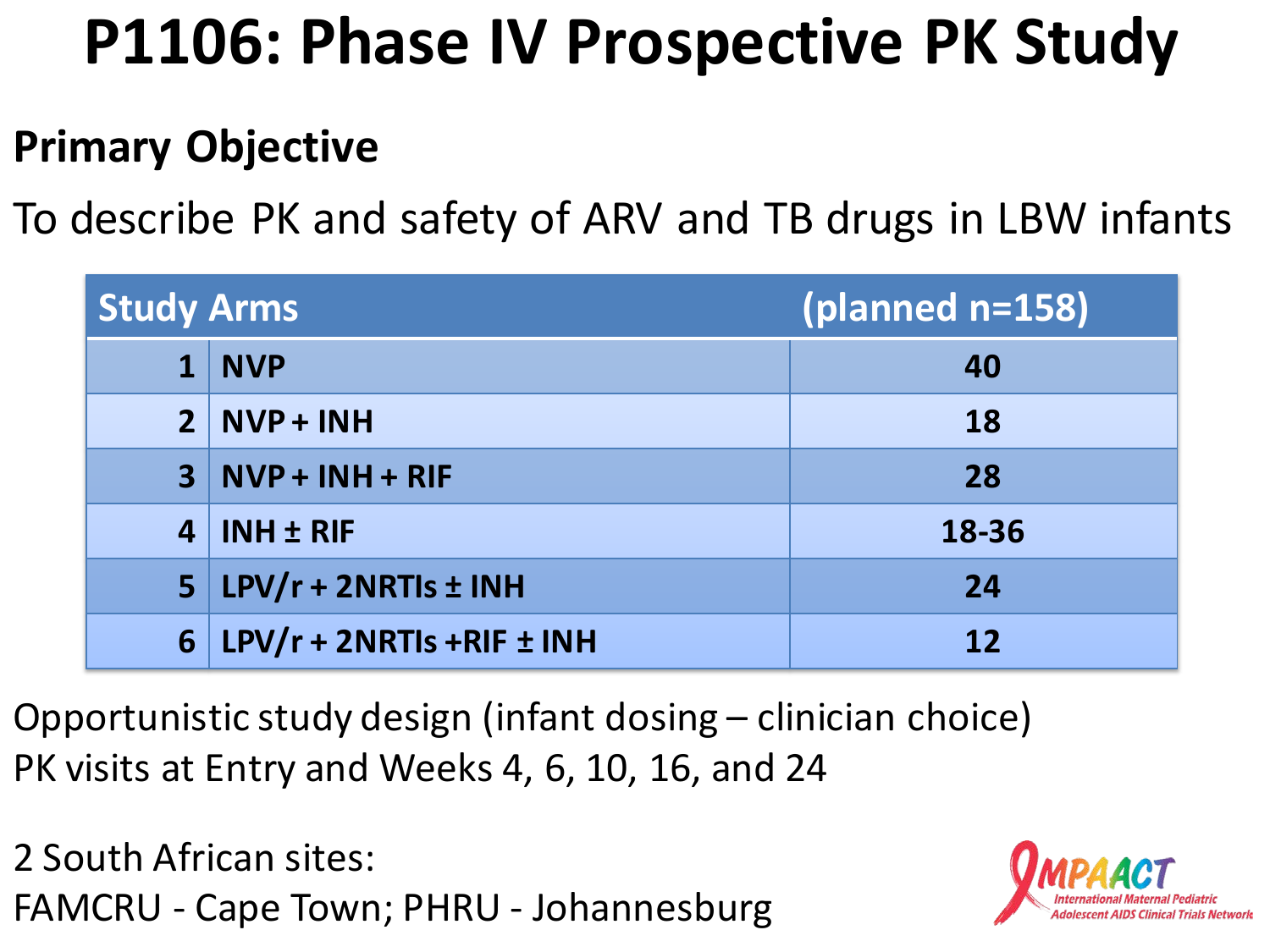### **Accrual**

#### **91** infants enrolled from August 2015 - March 2018 ( 82 LBW and 9 NBW)

| <b>Study Arms</b>       |                                | <b>Accrual target</b> | <b>Accrual</b> |  |
|-------------------------|--------------------------------|-----------------------|----------------|--|
|                         |                                |                       |                |  |
| 1                       | <b>NVP</b>                     | 40                    | 40             |  |
| $\overline{2}$          | $NVP + INH$                    | 36                    | 18             |  |
| $\overline{\mathbf{3}}$ | $\sqrt{NVP + INH + RIF}$       | 28                    | $\Theta$       |  |
| $\overline{4}$          | <b>INH ± RIF</b>               | $18 - 36$             | 7              |  |
| 5                       | LPV/r + 2NRTIs ± INH           | 24                    | 25             |  |
| $6 \overline{6}$        | $LPV/r + 2NRTIs + RIF \pm INH$ | $\overline{12}$       |                |  |
|                         | <b>New total</b>               | Max of 136            | 91             |  |

PK data are available for NVP, LPV/r, PK assays are planned for ABC, 3TC, ZDV and TMP-SMX (INH arms - still recruiting)

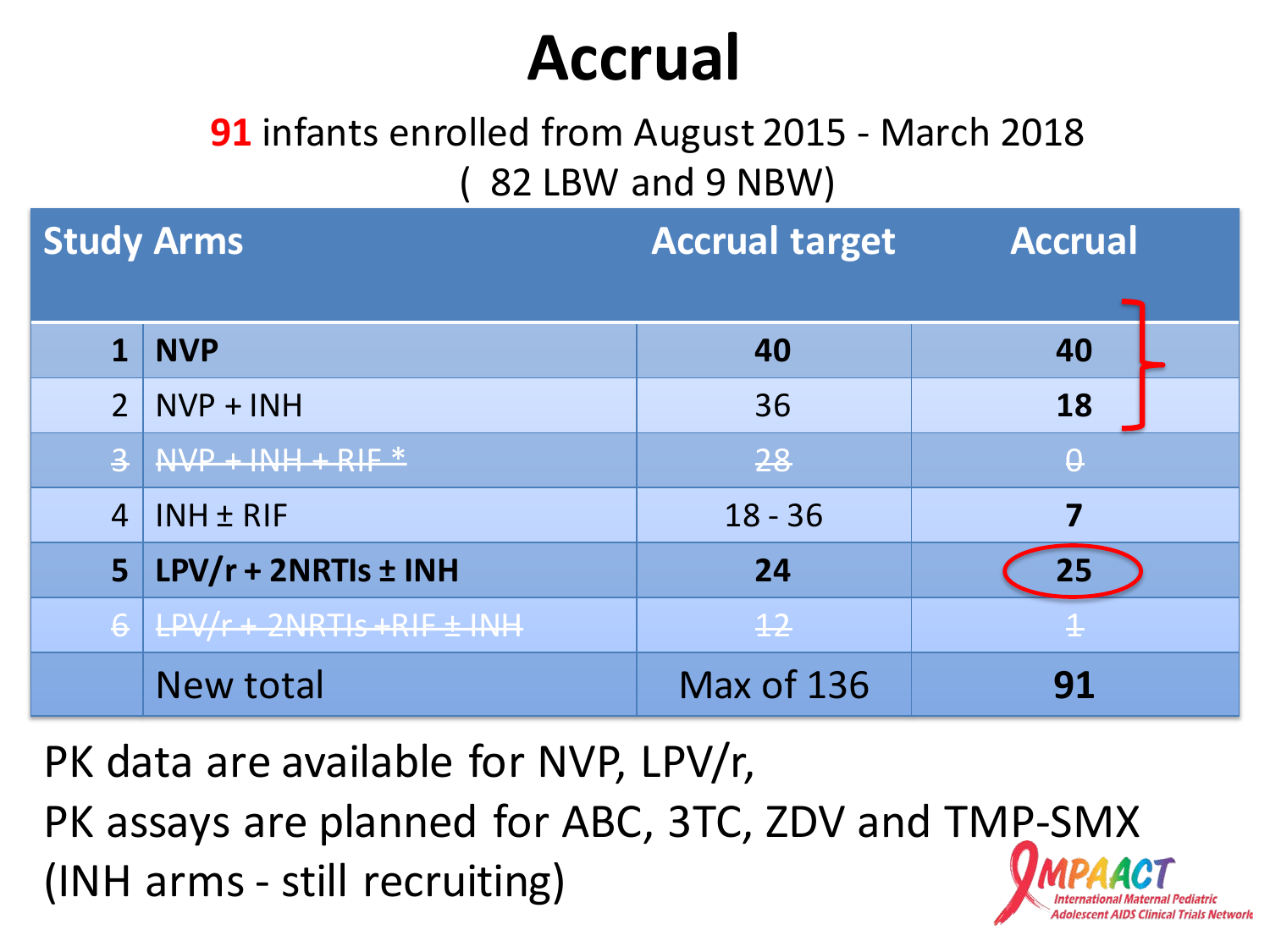## **Baseline Characteristics (n=91)**

| <b>Infant Characteristics (n=91)</b>   |                       |  |  |
|----------------------------------------|-----------------------|--|--|
| Male (n, %)                            | 38 (42%)              |  |  |
| Race (Black African) (n,%)             | 77 (85%)              |  |  |
| Birth weight, g (median, Q1-Q3)        | $(1860)(1525 - 2250)$ |  |  |
| Gestational age, weeks (median, Q1-Q3) | $34(32 - 36) *$       |  |  |
| Enrollment age, days (median, Q1-Q3)   | $13(10-35)$           |  |  |

\*missing data (gestational age) for 4 infants

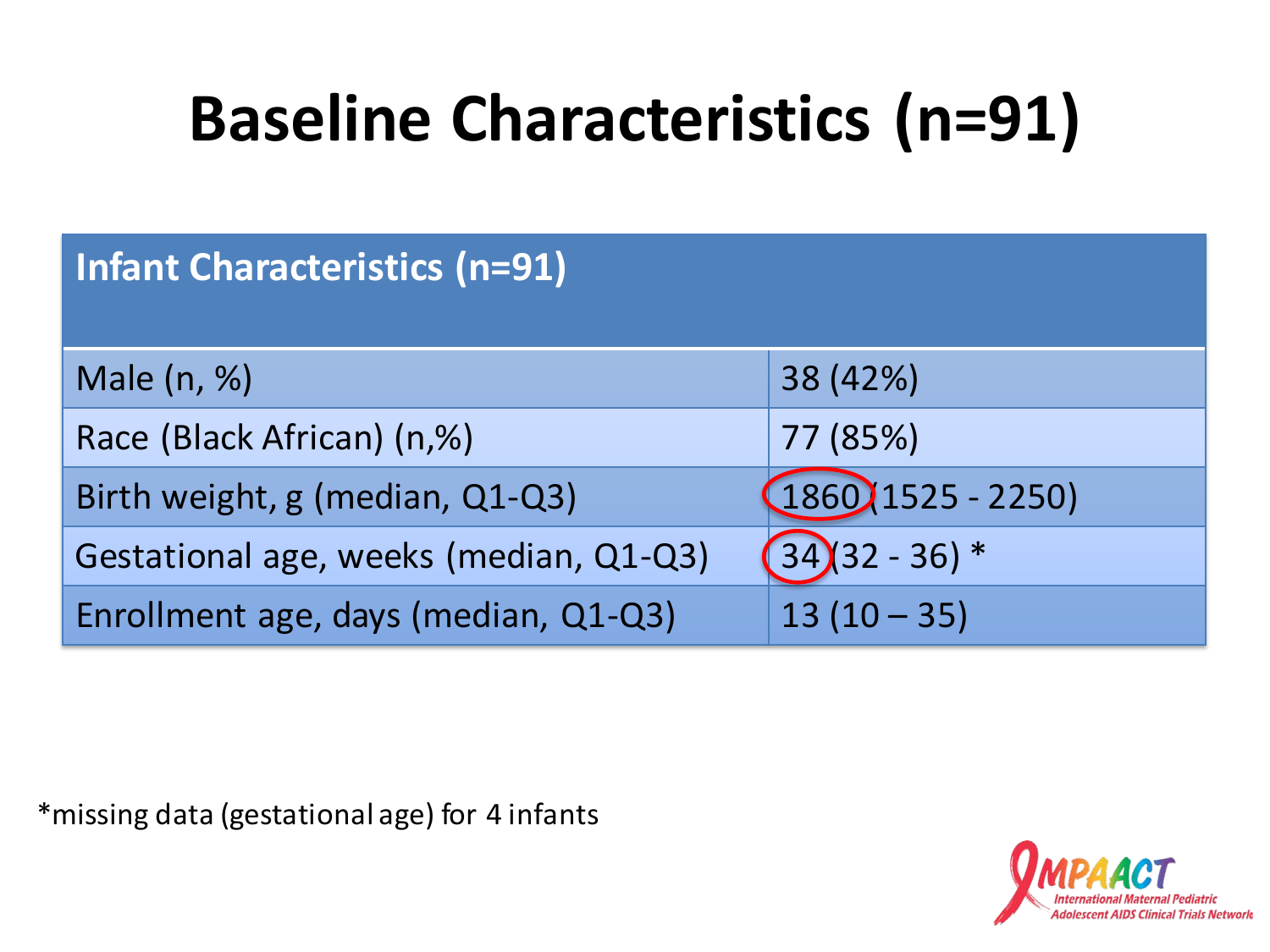### **NVP PK**

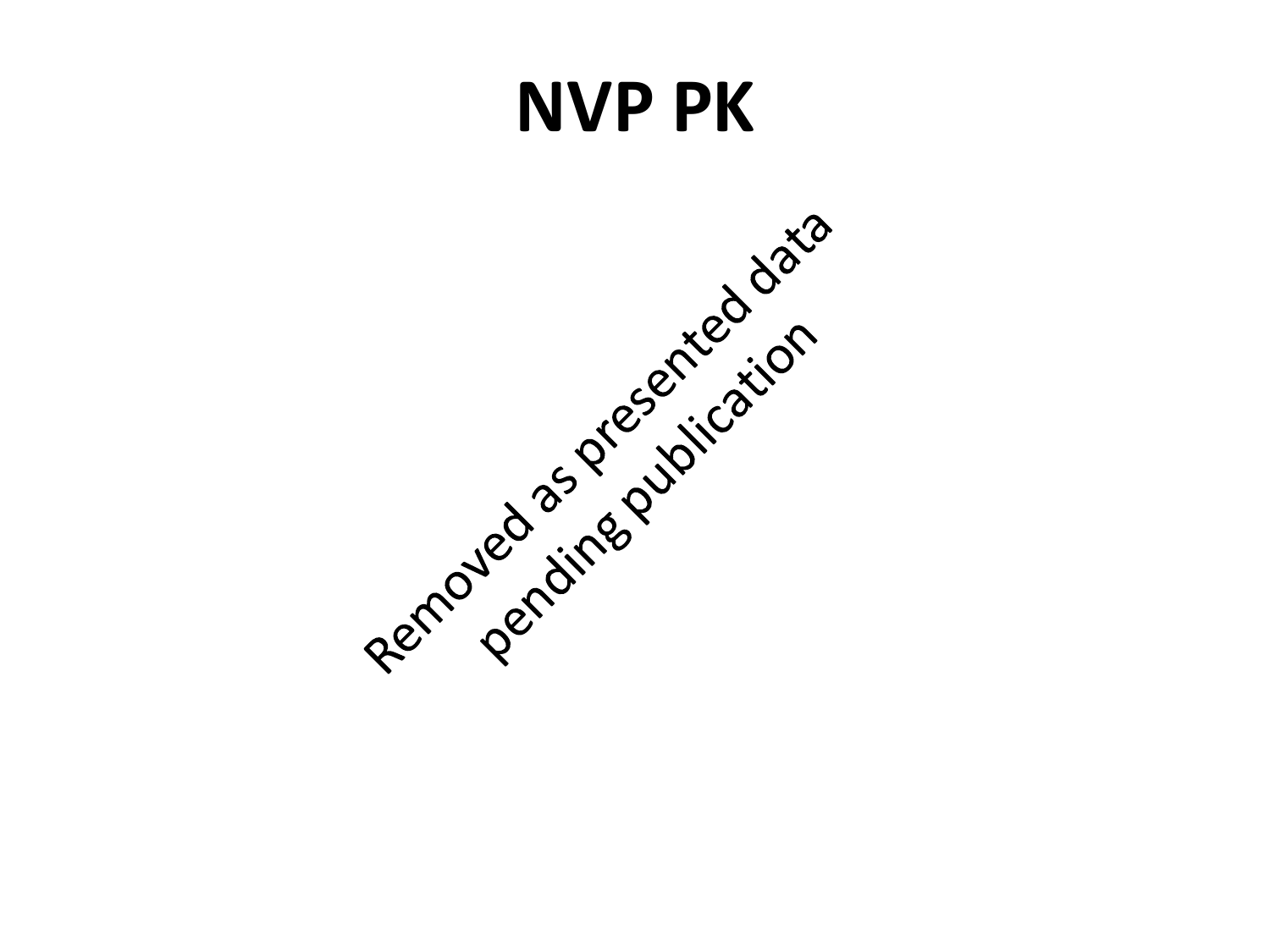#### **NVP**

Removed as pregnted data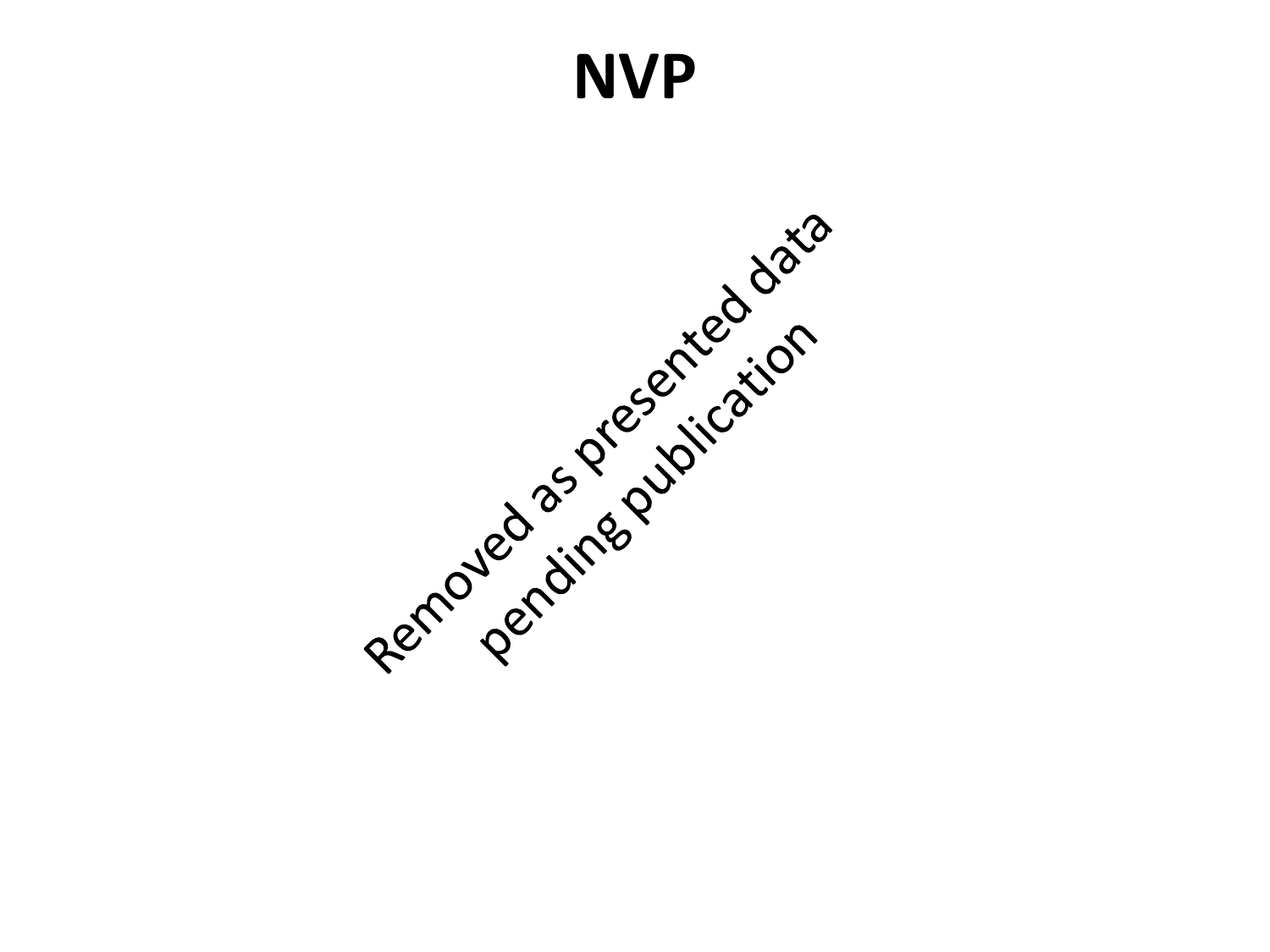## **LPV/r PK (n=23)**

**LPV/r solution at 300/75 mg/m2 twice daily**



LPV/r trough concentrations  $(C_0)$ 

- low at 2 weeks
- similar to adults from 6 weeks
- 13/23 (57%) started LPV/r *before* 42 weeks PMA range (33.9 - 41.9 weeks)

| <b>Characteristic</b>  | <b>Week 2</b> | Week 6 | <b>Week 10</b> | <b>Week 16</b> | <b>Week 24</b> |
|------------------------|---------------|--------|----------------|----------------|----------------|
| <b>Current WT (kg)</b> | 3.6           | 4.5    | 5.0            | 5.6            | 6.8            |
| Dose (mg/kg)           | 27.1          | 23.7   | 22.6           | 22.7           | 20.8           |
| <b>PNA</b> (weeks)     | 8.9           | 12.9   | 17.0           | 23.0           | 31.2           |
| <b>PMA</b> (weeks)     | 43.5          | 47.5   | 51.8           | 57.2           | 65.8           |
| $C_0$ (µg/mL)          | 1.8           | 4.6    | 4.5            | 3.1            |                |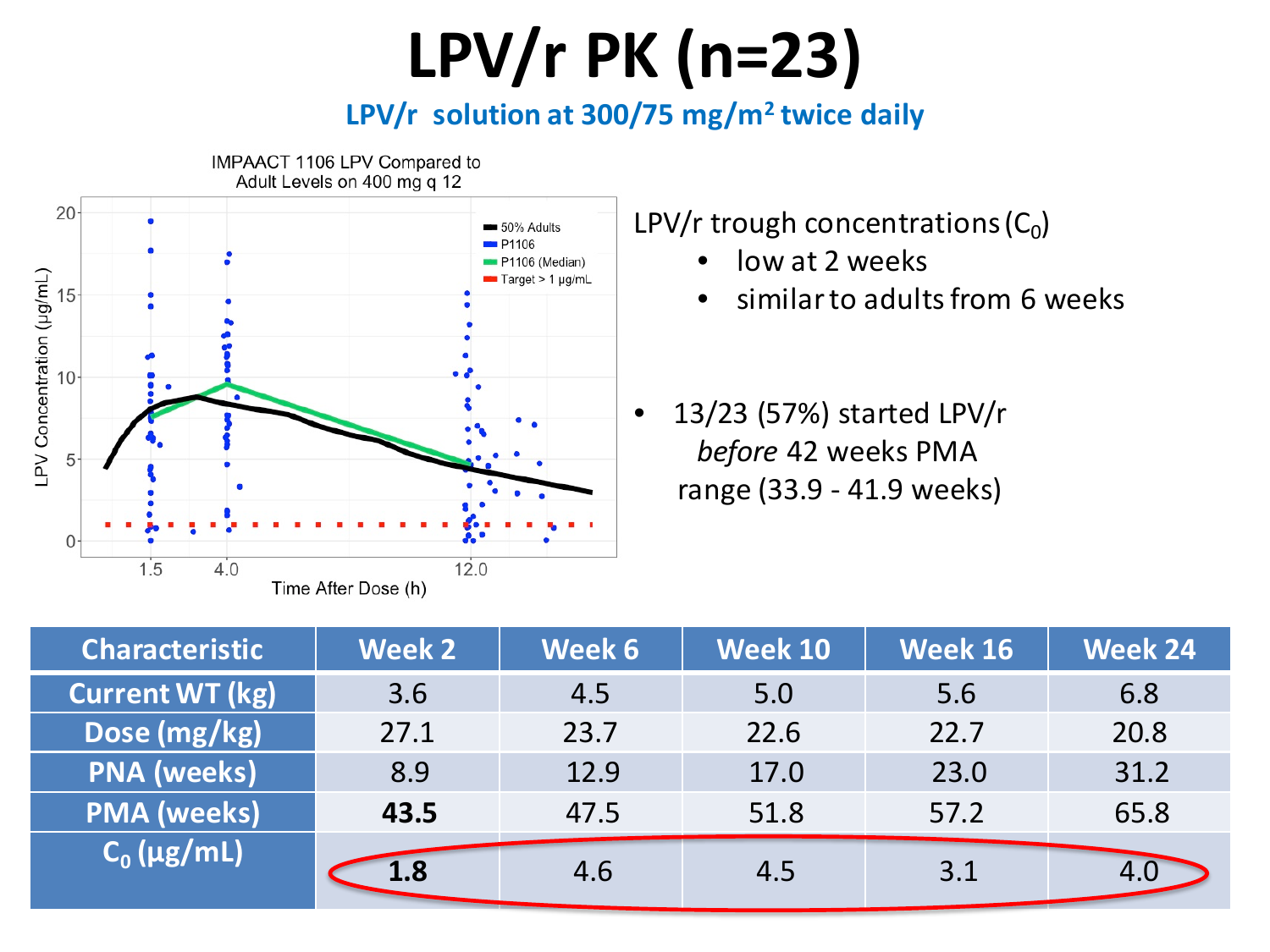# **LPV/r safety (n=23)**

#### **No treatment related adverse events were observed**

| Alanine transferase (IU/L) | $16(13-21)$         |
|----------------------------|---------------------|
| Osmolality (mOsm/kg)       | $290(288 - 294)$    |
| Calcium (mmol/L)           | $2.61(2.53 - 2.66)$ |
| Creatinine (umol/L)        | $24(20-27)$         |

#### **Electrocardiogram (ECG) and Echocardiogram (ECHO) findings**

- None had a QTc prolongation of > 450 msec (4 had QTc changes from baseline > 60 msec, but were asymptomatic throughout)
- All newborn ECHOs were normal except 2 with mild abnormalities; a slightly thickened interventricular septum (5-6 mm) and mild pulmonary valve stenosis.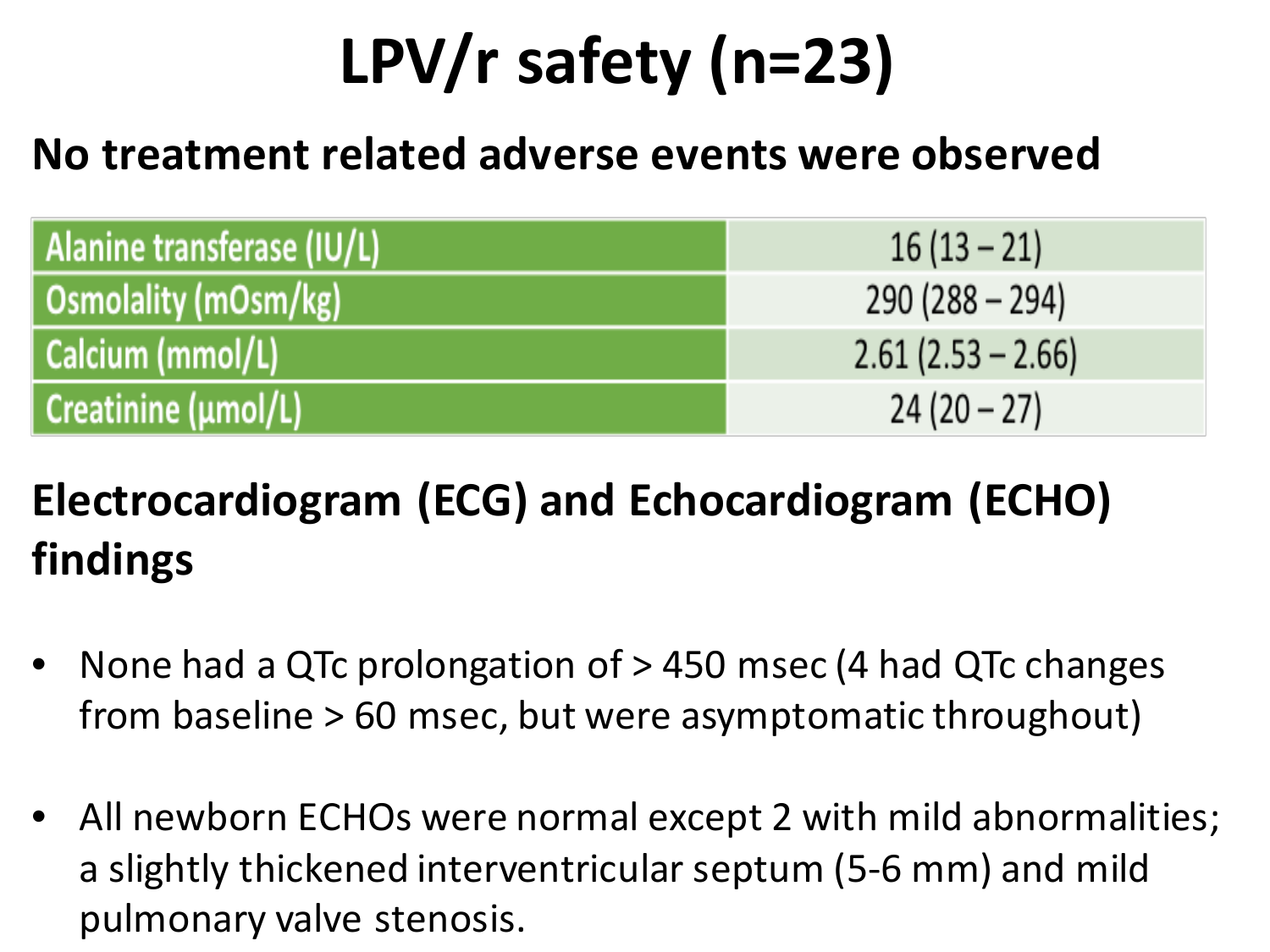## **Conclusions**

- **91 infants** on ARV and TB drugs have successfully been enrolled
- **All NVP** concentrations within the target range for prophylaxis
- **Postmenstrual age & CYP2B6 status**  influenced NVP clearance
- **LPV concentrations** were similar to adult target values (no safety signals)
- **No treatment related adverse events** were observed
- **PK assays** are scheduled for secondary outcome drugs - **ABC, 3TC, ZDV, TMP-SMX and INH**